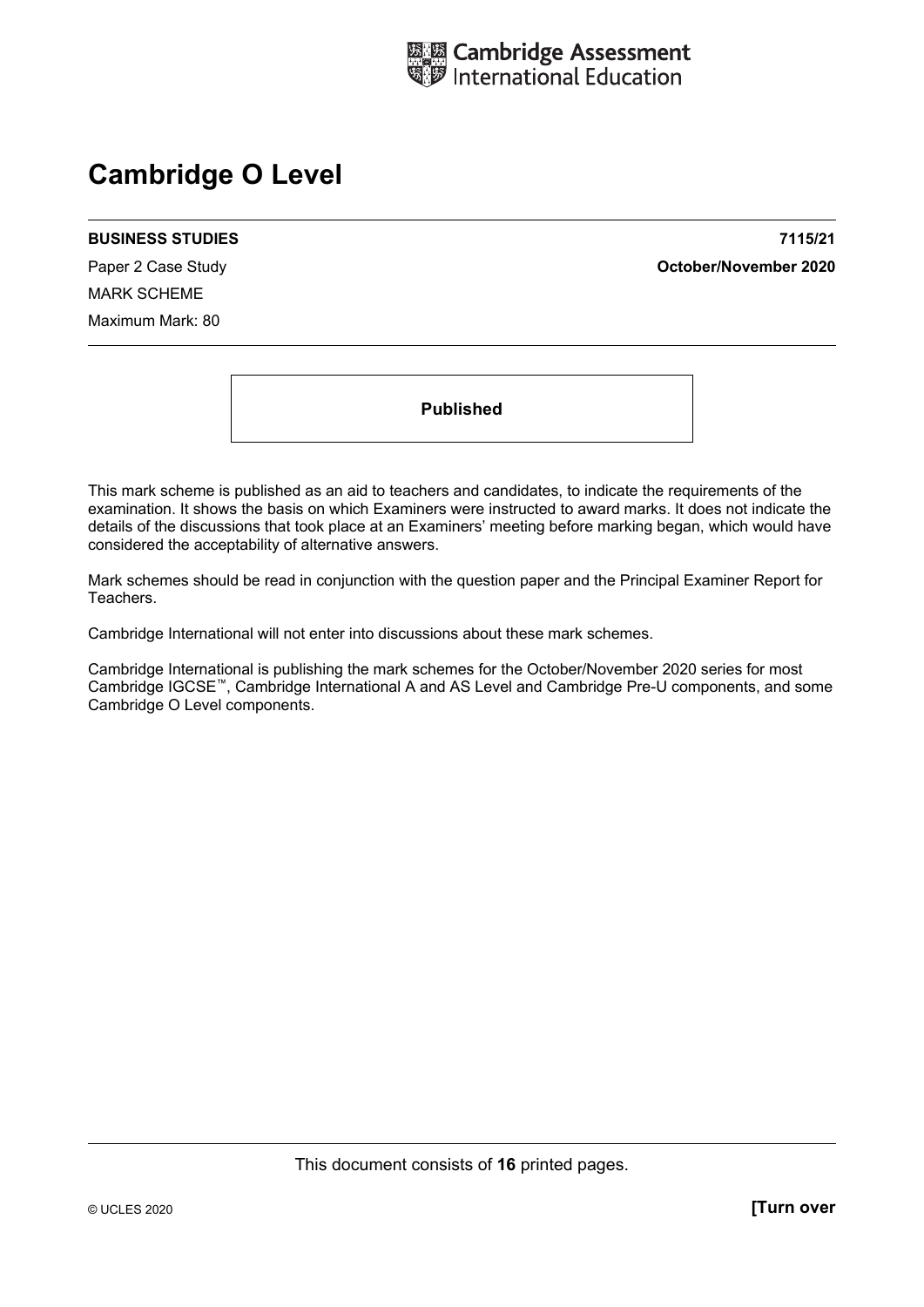## **Generic Marking Principles**

These general marking principles must be applied by all examiners when marking candidate answers. They should be applied alongside the specific content of the mark scheme or generic level descriptors for a question. Each question paper and mark scheme will also comply with these marking principles.

GENERIC MARKING PRINCIPLE 1:

Marks must be awarded in line with:

- the specific content of the mark scheme or the generic level descriptors for the question
- the specific skills defined in the mark scheme or in the generic level descriptors for the question
- the standard of response required by a candidate as exemplified by the standardisation scripts.

GENERIC MARKING PRINCIPLE 2:

Marks awarded are always **whole marks** (not half marks, or other fractions).

GENERIC MARKING PRINCIPLE 3:

Marks must be awarded **positively**:

- marks are awarded for correct/valid answers, as defined in the mark scheme. However, credit is given for valid answers which go beyond the scope of the syllabus and mark scheme, referring to your Team Leader as appropriate
- marks are awarded when candidates clearly demonstrate what they know and can do
- marks are not deducted for errors
- marks are not deducted for omissions
- answers should only be judged on the quality of spelling, punctuation and grammar when these features are specifically assessed by the question as indicated by the mark scheme. The meaning, however, should be unambiguous.

GENERIC MARKING PRINCIPLE 4:

Rules must be applied consistently, e.g. in situations where candidates have not followed instructions or in the application of generic level descriptors.

GENERIC MARKING PRINCIPLE 5:

Marks should be awarded using the full range of marks defined in the mark scheme for the question (however; the use of the full mark range may be limited according to the quality of the candidate responses seen).

GENERIC MARKING PRINCIPLE 6:

Marks awarded are based solely on the requirements as defined in the mark scheme. Marks should not be awarded with grade thresholds or grade descriptors in mind.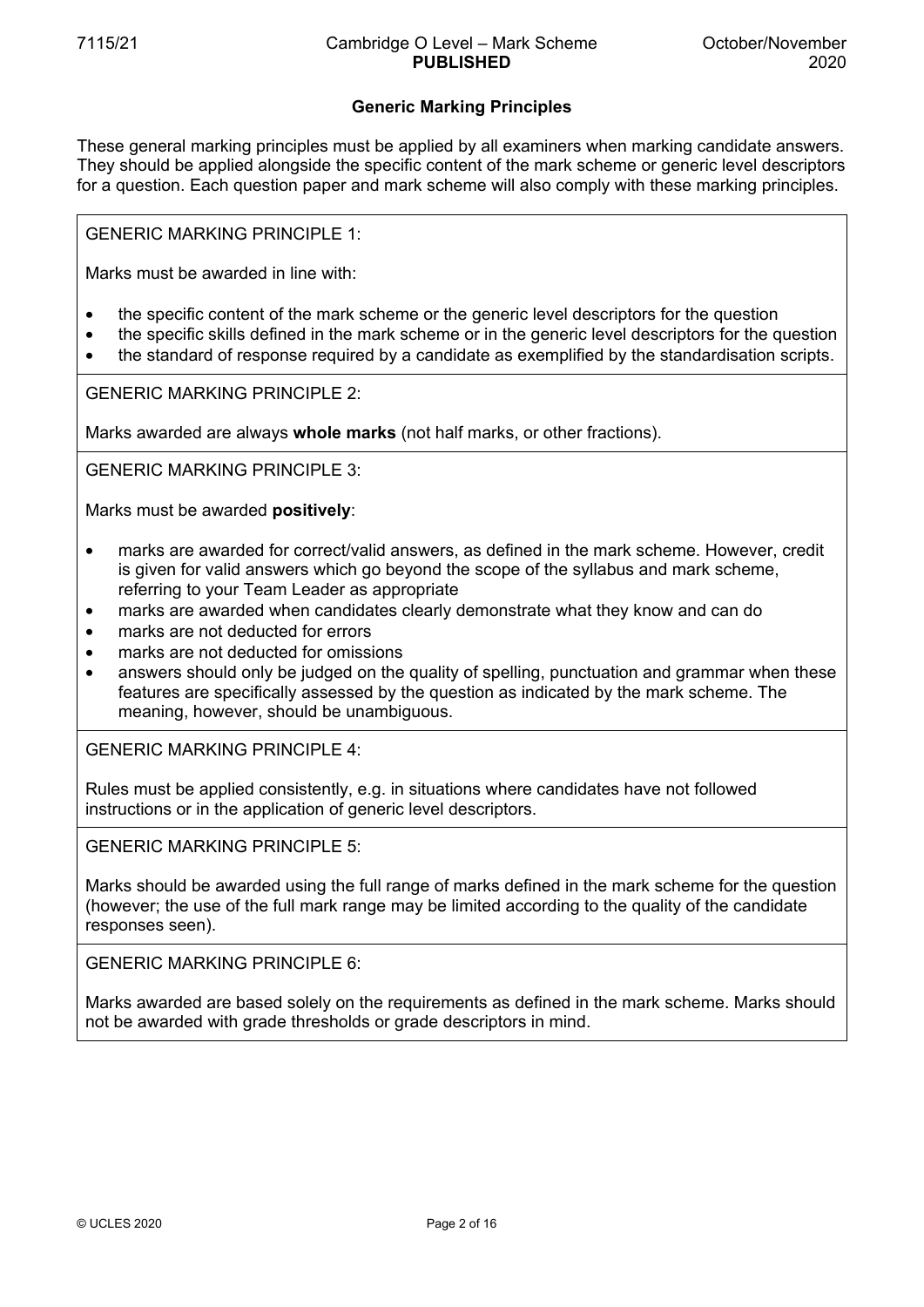| Question | <b>Answer</b>                                                                                                                                                                                                                                                                                                                                                                                                                                                                                                                                                                                                                                                                                                                                                                                                                                                                                                                                                                                                                                                                                                                                                                                                                                                              | <b>Marks</b> |
|----------|----------------------------------------------------------------------------------------------------------------------------------------------------------------------------------------------------------------------------------------------------------------------------------------------------------------------------------------------------------------------------------------------------------------------------------------------------------------------------------------------------------------------------------------------------------------------------------------------------------------------------------------------------------------------------------------------------------------------------------------------------------------------------------------------------------------------------------------------------------------------------------------------------------------------------------------------------------------------------------------------------------------------------------------------------------------------------------------------------------------------------------------------------------------------------------------------------------------------------------------------------------------------------|--------------|
| 1(a)     | Explain two reasons why having business objectives is important to<br>Gemma.                                                                                                                                                                                                                                                                                                                                                                                                                                                                                                                                                                                                                                                                                                                                                                                                                                                                                                                                                                                                                                                                                                                                                                                               | 8            |
|          | Award 1 mark for each relevant reason (maximum of two):                                                                                                                                                                                                                                                                                                                                                                                                                                                                                                                                                                                                                                                                                                                                                                                                                                                                                                                                                                                                                                                                                                                                                                                                                    |              |
|          | Relevant reasons might include:<br>A clear target/aim/purpose for owner to work towards - guides the<br>$\bullet$<br>business in the right direction - avoids loss of focus<br>Decision-making will be focused on the objectives - meaning better<br>$\bullet$<br>decisions are taken – the business would be more efficient<br>Clear objectives will help focus the employees and management on the<br>$\bullet$<br>same goal – helps motivate employees - making it more likely to be<br>achieved<br>Allows measurement of success – can judge performance or progress<br>$\bullet$<br>Comparison of performance - so business managers at each shop can<br>$\bullet$<br>compare how the shop has performed against their objective(s) - to see<br>whether or not it has been successful<br>Award a maximum of 3 additional marks for each explanation – one of which<br>must be applied to this context.<br>Indicative response:<br>An objective is a target to work towards (1) and Gemma has set the objective<br>of increasing sales (app). By setting this objective all the employees can try to<br>find ways to increase sales (1), which should ensure all the employees and<br>managers work towards a common goal making it more likely to be<br>achieved. (1) |              |
|          | Application could include: increase market share, increase sales by 10% each<br>year, jewellery, rings and bracelets, she plans to open a second shop.                                                                                                                                                                                                                                                                                                                                                                                                                                                                                                                                                                                                                                                                                                                                                                                                                                                                                                                                                                                                                                                                                                                     |              |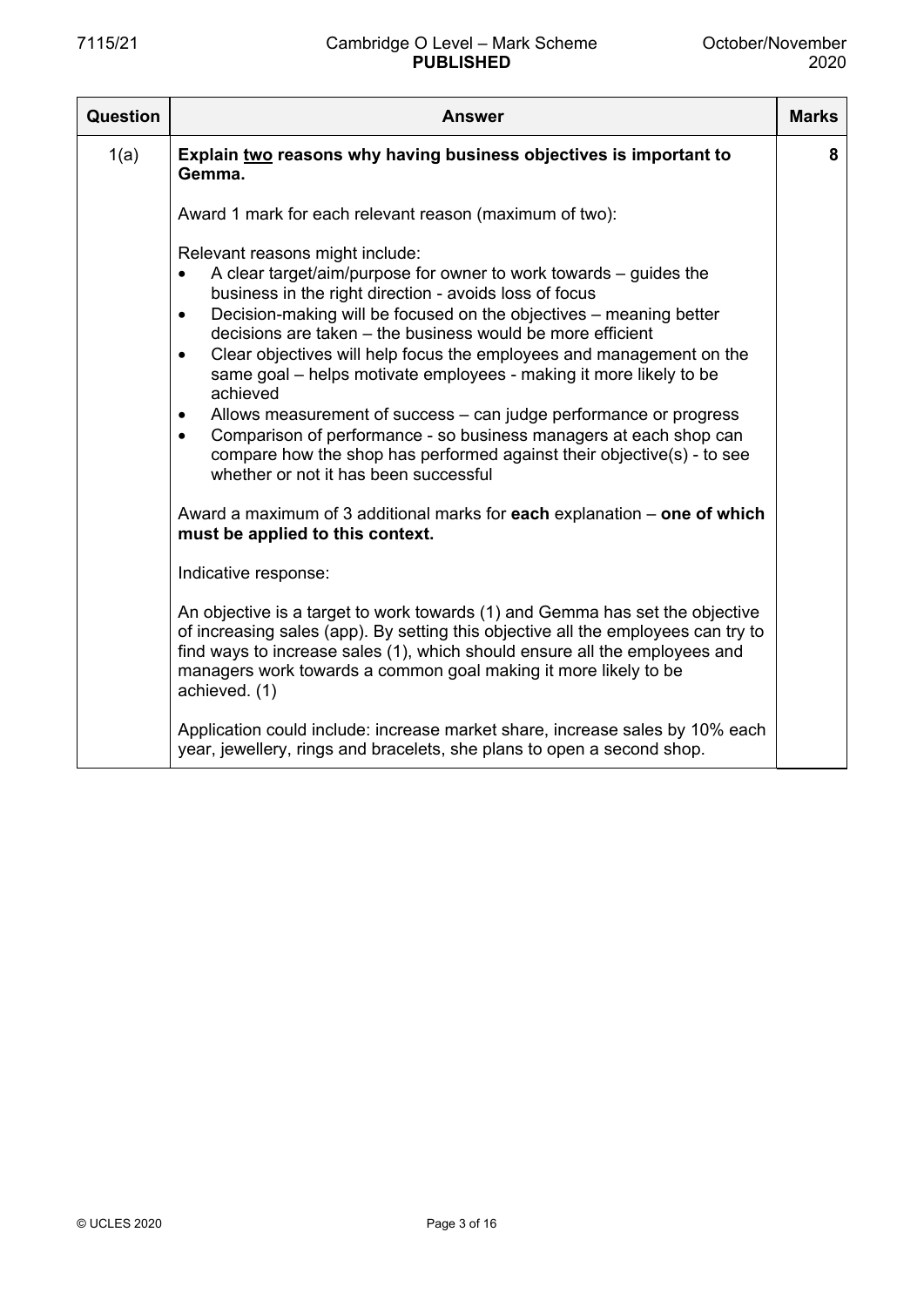| Question | Answer                                                                                                                                                      |                                                                                                                                                                                                                               |              |  |
|----------|-------------------------------------------------------------------------------------------------------------------------------------------------------------|-------------------------------------------------------------------------------------------------------------------------------------------------------------------------------------------------------------------------------|--------------|--|
| 1(b)     | Consider the advantages and disadvantages of buying the Beautywise<br>franchise. Do you think Gemma was right to buy the franchise? Justify<br>your answer. |                                                                                                                                                                                                                               |              |  |
|          | Level                                                                                                                                                       | Description                                                                                                                                                                                                                   | <b>Marks</b> |  |
|          | 3                                                                                                                                                           | Sound application of knowledge and understanding of<br>relevant business concepts using appropriate terminology.                                                                                                              | $9 - 12$     |  |
|          |                                                                                                                                                             | Detailed discussion of both the advantages and<br>disadvantages of buying a franchise.                                                                                                                                        |              |  |
|          |                                                                                                                                                             | Well-justified conclusion.                                                                                                                                                                                                    |              |  |
|          |                                                                                                                                                             | Candidates discussing advantages and disadvantages in<br>detail, in context and with well-justified conclusion,<br>including why the alternative argument was rejected,<br>should be rewarded with the top marks in the band. |              |  |
|          | 2                                                                                                                                                           | Sound application of knowledge and understanding of<br>relevant business concepts using appropriate terminology.                                                                                                              | $5 - 8$      |  |
|          |                                                                                                                                                             | Detailed discussion of at least one advantage or<br>disadvantage.                                                                                                                                                             |              |  |
|          |                                                                                                                                                             | Judgement with some justification/some evaluation of<br>choice made.                                                                                                                                                          |              |  |
|          |                                                                                                                                                             | Candidates discussing the advantages and disadvantages<br>of buying a franchise in detail and applying it to the case<br>should be rewarded with the top marks in the band.                                                   |              |  |
|          |                                                                                                                                                             | Limited application of knowledge and understanding of<br>relevant business concepts.                                                                                                                                          | $1 - 4$      |  |
|          |                                                                                                                                                             | Limited ability to discuss the advantages and<br>disadvantages with little/no explanation.                                                                                                                                    |              |  |
|          |                                                                                                                                                             | Simple judgement with limited justification/limited<br>evaluation of choice made.                                                                                                                                             |              |  |
|          |                                                                                                                                                             | Candidates outlining advantages and disadvantages of<br>buying a franchise in context should be rewarded with the<br>top marks in the band.                                                                                   |              |  |
|          | 0                                                                                                                                                           | No creditable response.                                                                                                                                                                                                       | 0            |  |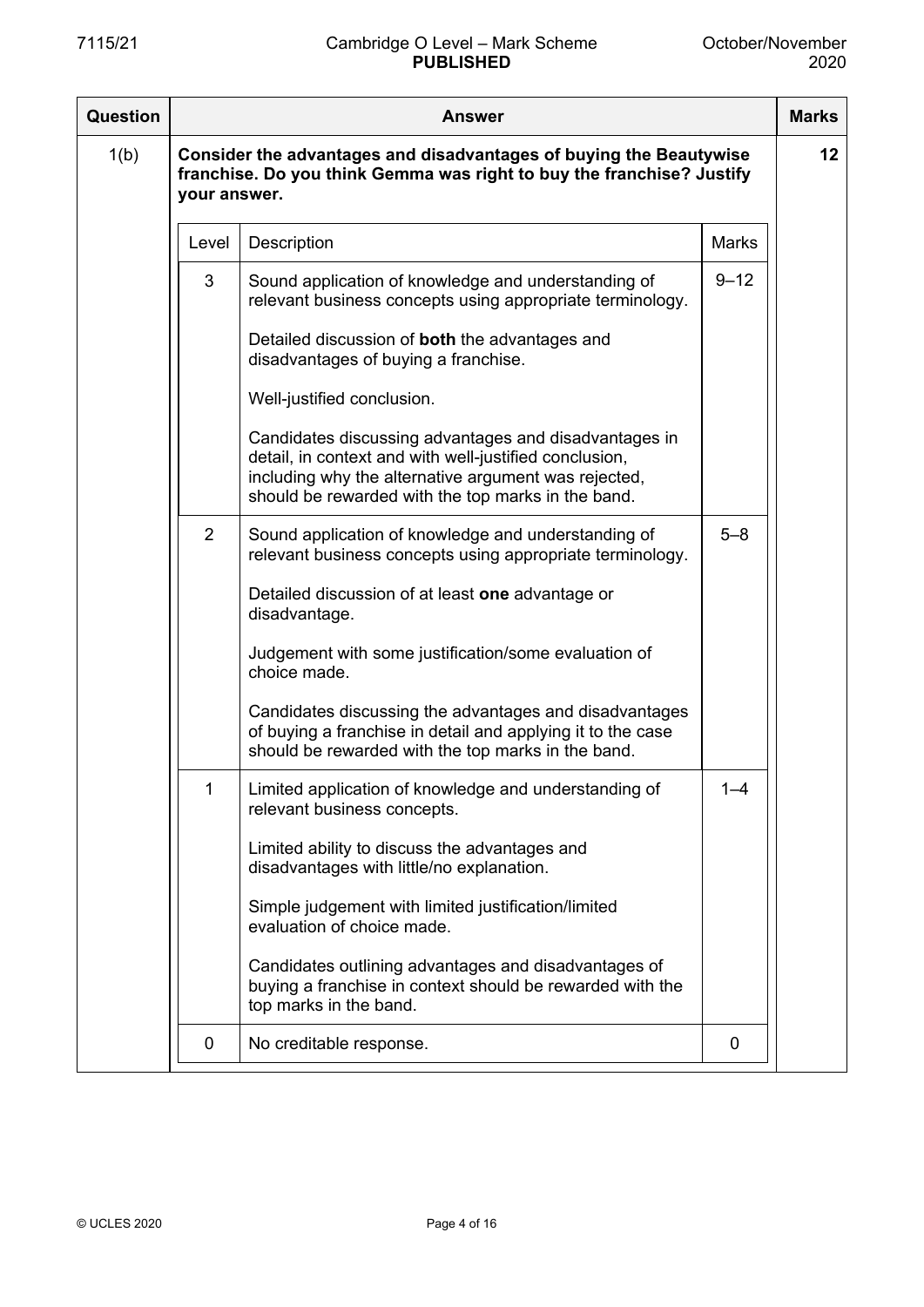| <b>Question</b> | Answer                |                                                                                                                                                                                                                                                                                                                                                                                                                                                                                                                                |                                                                                                                                                                                                                                                                                                                                                                                                                                                                             |  |
|-----------------|-----------------------|--------------------------------------------------------------------------------------------------------------------------------------------------------------------------------------------------------------------------------------------------------------------------------------------------------------------------------------------------------------------------------------------------------------------------------------------------------------------------------------------------------------------------------|-----------------------------------------------------------------------------------------------------------------------------------------------------------------------------------------------------------------------------------------------------------------------------------------------------------------------------------------------------------------------------------------------------------------------------------------------------------------------------|--|
| 1(b)            |                       | Relevant points might include:                                                                                                                                                                                                                                                                                                                                                                                                                                                                                                 |                                                                                                                                                                                                                                                                                                                                                                                                                                                                             |  |
|                 |                       | Advantages                                                                                                                                                                                                                                                                                                                                                                                                                                                                                                                     | <b>Disadvantages</b>                                                                                                                                                                                                                                                                                                                                                                                                                                                        |  |
|                 | Buying a<br>franchise | It is a known jewellery<br><b>brand</b> so the chances of<br>business failure are<br>reduced<br>The franchisor pays for<br>$\bullet$<br>advertising on national<br>television and national<br>newspapers lowering<br>Gemma's marketing<br>budget<br>All jewellery supplied by<br>franchisor so don't need<br>to find suppliers saving<br>Gemma time<br>Training employees and<br>Gemma will be provided<br>by the franchisor<br>saving costs<br>Banks more willing to<br>$\bullet$<br>lend as it is a lower risk<br>of failure | High cost of \$50000 per<br>year paid to franchisor<br>Payment each year of<br>$\bullet$<br>20% of gross profit $-$<br>less profit for Gemma<br>Less independence in<br>$\bullet$<br>decision making<br>Cannot sell other<br>$\bullet$<br>jewellery $-$ restricts<br>supplies in the shop                                                                                                                                                                                   |  |
|                 | Conclusion            | Justification might include:<br>keep.<br>the bank to use for the expansion.                                                                                                                                                                                                                                                                                                                                                                                                                                                    | No, as Gemma cannot take her own decisions and she<br>has done well so far with the original jewellery shop.<br>She should choose to sell whatever jewellery she wants<br>and keep all the gross profit for herself, even though the<br>franchise may be more popular and overall sales may<br>have been higher, as she may have more gross profit to<br>Yes, as a relatively new business of 5 years buying a<br>franchise will make it much easier to obtain finance from |  |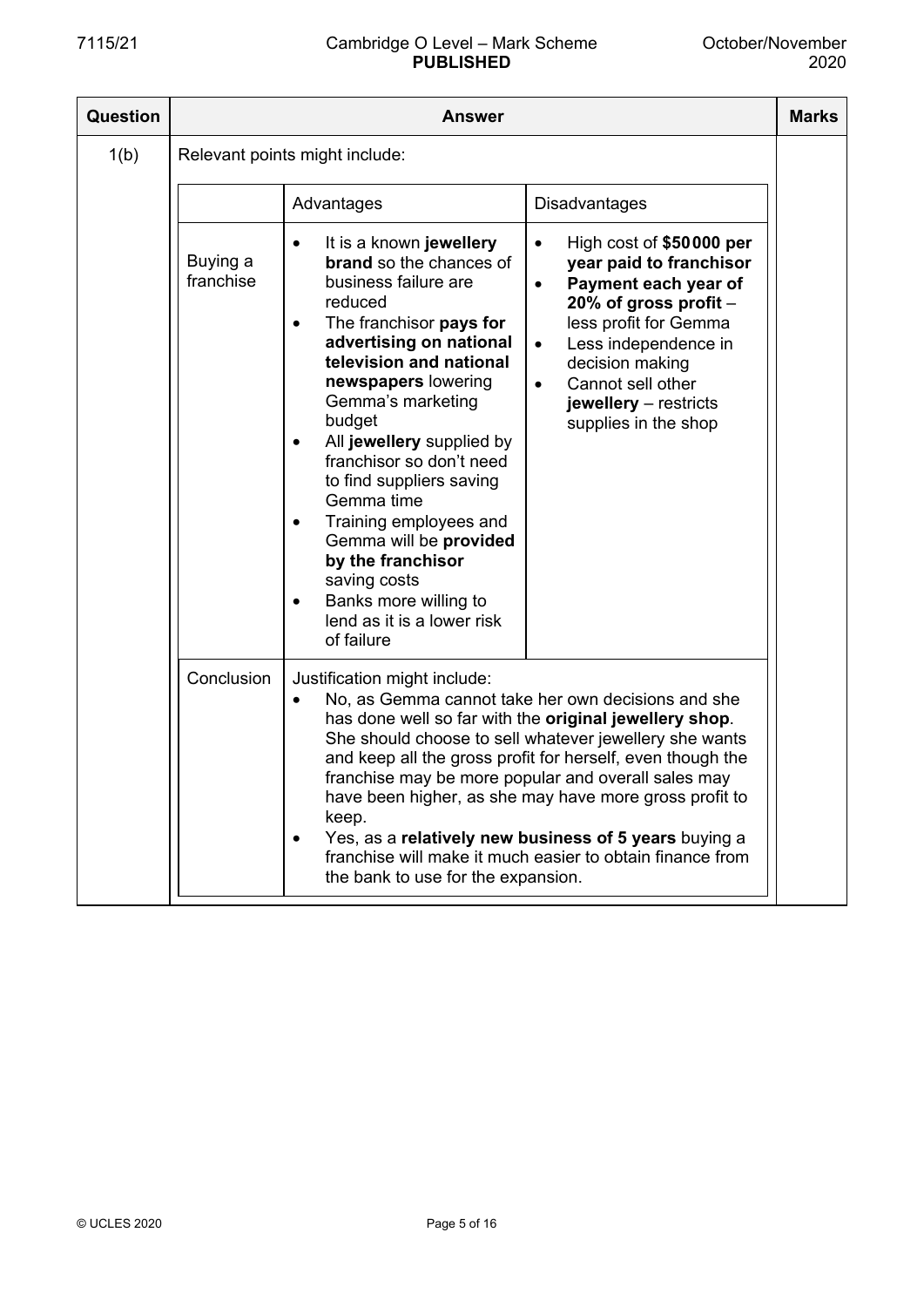| Question | <b>Answer</b>                                                                                                                                                                                                                                                                                                                                                                                                                                                                                                                                                                                                                                                                                                                                                                                                                                                                                                                      | <b>Marks</b> |
|----------|------------------------------------------------------------------------------------------------------------------------------------------------------------------------------------------------------------------------------------------------------------------------------------------------------------------------------------------------------------------------------------------------------------------------------------------------------------------------------------------------------------------------------------------------------------------------------------------------------------------------------------------------------------------------------------------------------------------------------------------------------------------------------------------------------------------------------------------------------------------------------------------------------------------------------------|--------------|
| 2(a)     | Explain four requirements for the new manager that Gemma should<br>include in the job specification below.                                                                                                                                                                                                                                                                                                                                                                                                                                                                                                                                                                                                                                                                                                                                                                                                                         | 8            |
|          | Job specification for the shop manager<br>Job title: Shop manager<br><b>Location: New shop</b><br>Details of job: Manage the shop and the employees                                                                                                                                                                                                                                                                                                                                                                                                                                                                                                                                                                                                                                                                                                                                                                                |              |
|          | Award 1 mark for each relevant requirement (maximum of four):                                                                                                                                                                                                                                                                                                                                                                                                                                                                                                                                                                                                                                                                                                                                                                                                                                                                      |              |
|          | Relevant requirements might include:<br>Experience - of selling jewellery<br>$\bullet$<br>Qualification/product knowledge - in retail management/gems<br>$\bullet$<br>Skills - e.g. Leadership skills - make sure new employees are well<br>$\bullet$<br>motived/communication skills - ensuring excellent customer service/<br>financial skills - make decision about which items of inventory to buy<br>Trained - to operate the shop and supervise new employees<br>$\bullet$<br>Physical fitness - need to be on their feet all day in the shop<br>$\bullet$<br>Personal characteristics - friendly and welcoming to customers buying<br>$\bullet$<br>rings/easily approachable by customers when entering the new<br>shop/able to speak the same language as local people in the area where<br>the new shop is located<br>Award a maximum of 1 additional mark for each explanation which must be<br>applied to this context. |              |
|          | For example:                                                                                                                                                                                                                                                                                                                                                                                                                                                                                                                                                                                                                                                                                                                                                                                                                                                                                                                       |              |
|          | Experience (1) of working in a jewellery shop so that they will know what to<br>$do.$ (app)                                                                                                                                                                                                                                                                                                                                                                                                                                                                                                                                                                                                                                                                                                                                                                                                                                        |              |
|          | Application could include: operating the shop, making decisions about which<br>items of inventory to buy, ensuring excellent customer service, ensuring new<br>employees are motivated.                                                                                                                                                                                                                                                                                                                                                                                                                                                                                                                                                                                                                                                                                                                                            |              |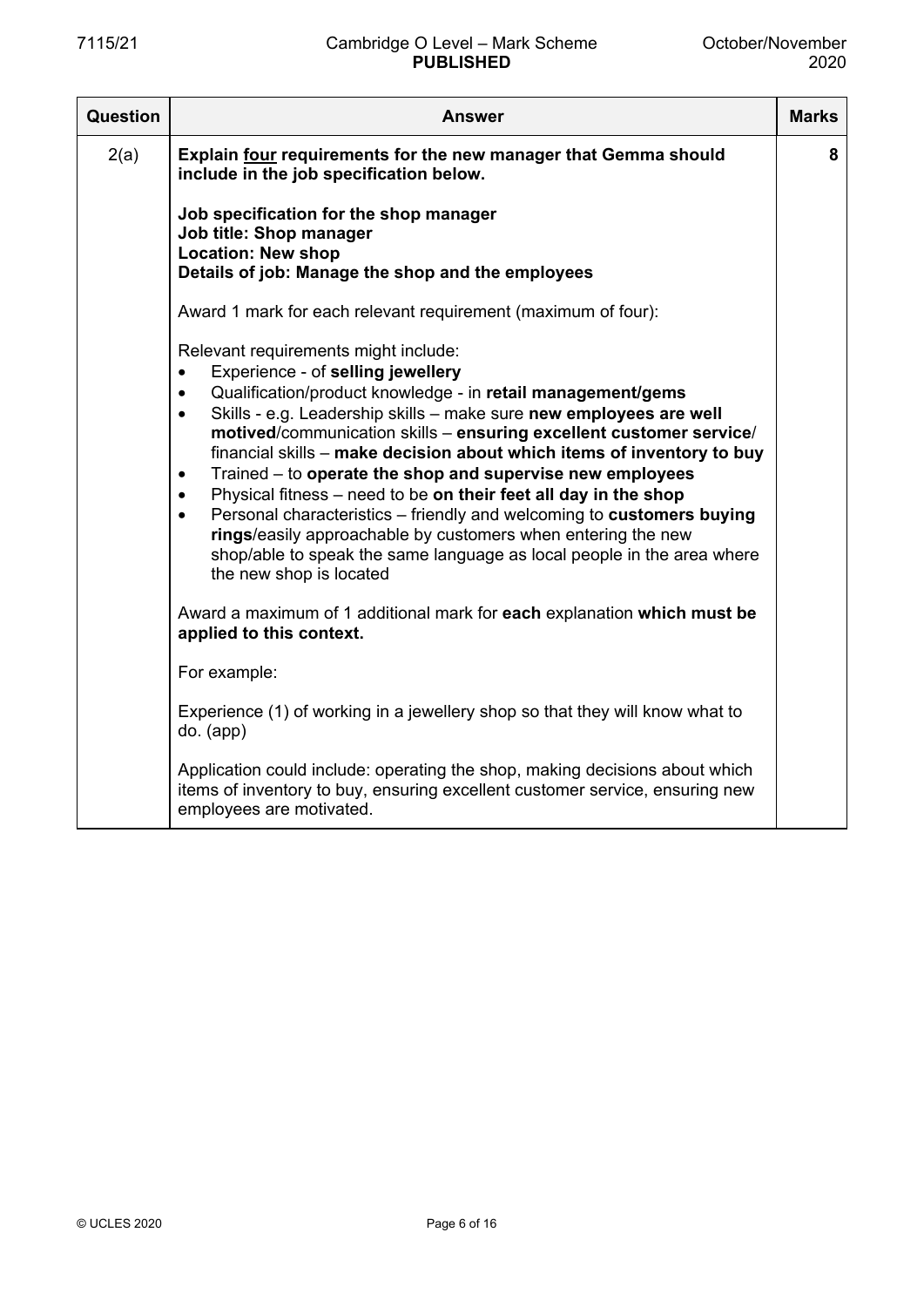| <b>Question</b> | <b>Answer</b>                                                                                                                                                                                            |                                                                                                                                                                                                                            |              |    |
|-----------------|----------------------------------------------------------------------------------------------------------------------------------------------------------------------------------------------------------|----------------------------------------------------------------------------------------------------------------------------------------------------------------------------------------------------------------------------|--------------|----|
| 2(b)            | Consider the advantages and disadvantages of the three towns for the<br>new shop shown in Appendix 3. Recommend which town Gemma<br>should choose for the location of the new shop. Justify your answer. |                                                                                                                                                                                                                            |              | 12 |
|                 | Level                                                                                                                                                                                                    | Description                                                                                                                                                                                                                | <b>Marks</b> |    |
|                 | 3                                                                                                                                                                                                        | Sound application of knowledge and understanding of<br>relevant business concepts using appropriate terminology.                                                                                                           | $9 - 12$     |    |
|                 |                                                                                                                                                                                                          | Detailed discussion of two or more locations.                                                                                                                                                                              |              |    |
|                 |                                                                                                                                                                                                          | Well-justified recommendation.                                                                                                                                                                                             |              |    |
|                 |                                                                                                                                                                                                          | Candidates discussing the three locations in detail, in<br>context and with well-justified recommendation, including<br>why the alternative locations were rejected, should be<br>rewarded with the top marks in the band. |              |    |
|                 | 2                                                                                                                                                                                                        | Sound application of knowledge and understanding of<br>relevant business concepts using appropriate terminology.                                                                                                           | $5 - 8$      |    |
|                 |                                                                                                                                                                                                          | Detailed discussion of at least one location.                                                                                                                                                                              |              |    |
|                 |                                                                                                                                                                                                          | Judgement with some justification/some evaluation of<br>choice made.                                                                                                                                                       |              |    |
|                 |                                                                                                                                                                                                          | Candidates discussing two or more locations in detail and<br>applying it to the case should be rewarded with the top<br>marks in the band.                                                                                 |              |    |
|                 | 1                                                                                                                                                                                                        | Limited application of knowledge and understanding of<br>relevant business concepts.                                                                                                                                       | $1 - 4$      |    |
|                 |                                                                                                                                                                                                          | Limited ability to discuss the locations with little/no<br>explanation.                                                                                                                                                    |              |    |
|                 |                                                                                                                                                                                                          | Simple judgement with limited justification/limited<br>evaluation of choice made.                                                                                                                                          |              |    |
|                 |                                                                                                                                                                                                          | Candidates outlining the three locations in context should<br>be rewarded with the top marks in the band.                                                                                                                  |              |    |
|                 | 0                                                                                                                                                                                                        | No creditable response.                                                                                                                                                                                                    | 0            |    |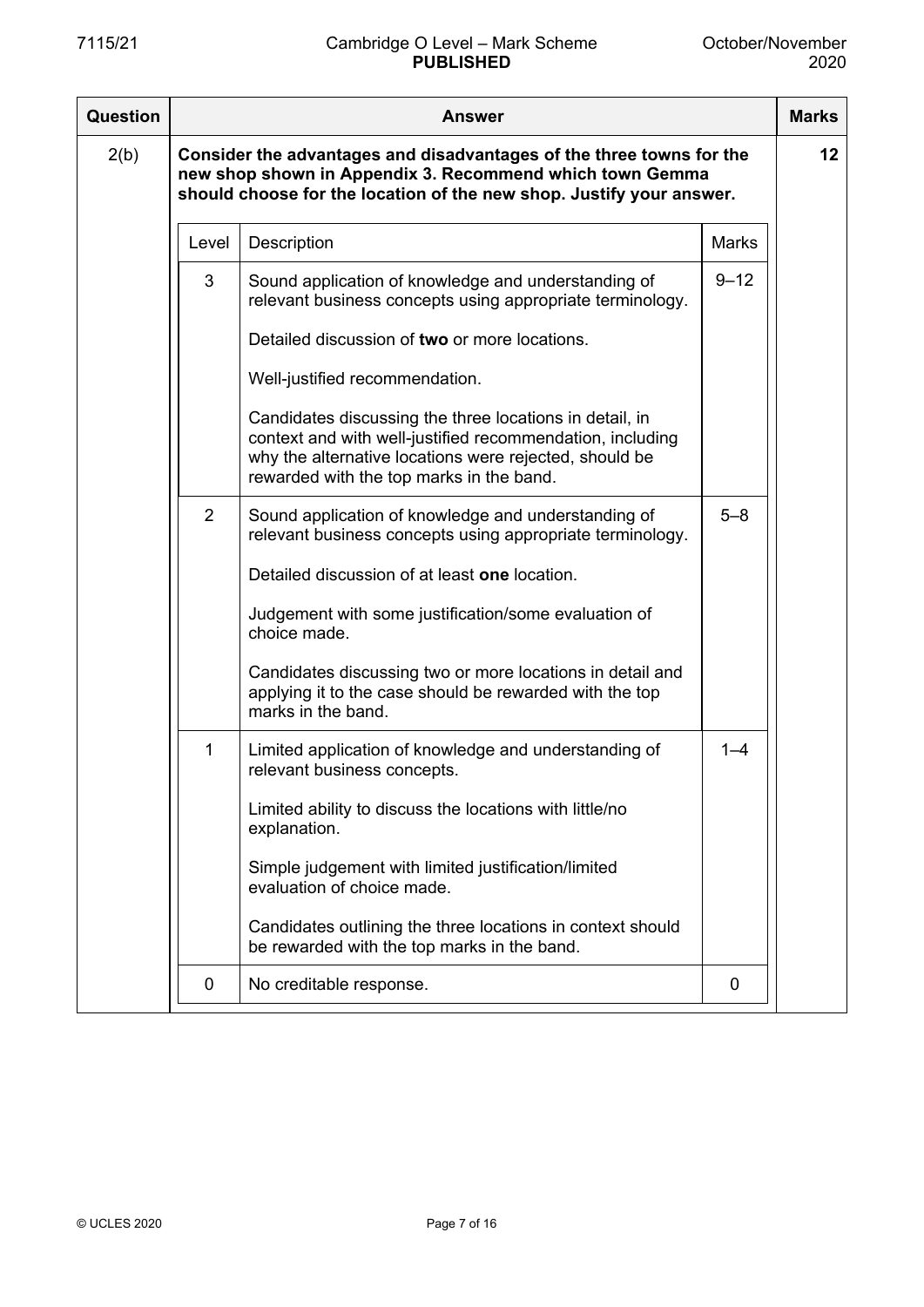| Question |                                | <b>Answer</b>                                                                                                                                                                                                                                                                                                                                                                                                                                                                                                                                                                                                                                                                                                                                                                                                                                             | <b>Marks</b> |
|----------|--------------------------------|-----------------------------------------------------------------------------------------------------------------------------------------------------------------------------------------------------------------------------------------------------------------------------------------------------------------------------------------------------------------------------------------------------------------------------------------------------------------------------------------------------------------------------------------------------------------------------------------------------------------------------------------------------------------------------------------------------------------------------------------------------------------------------------------------------------------------------------------------------------|--------------|
| 2(b)     | Relevant points might include: |                                                                                                                                                                                                                                                                                                                                                                                                                                                                                                                                                                                                                                                                                                                                                                                                                                                           |              |
|          | Town A                         | Comparison of the figures $-$ e.g. highest rent of the<br>three towns/shortest lease of the three towns (L1)<br>Total costs are \$130000 (not including the<br>franchise payments) (L1)<br>Payment of 20% of gross profit to the franchisor is<br>\$80000 per year (L1)<br>The franchise fee of \$50000 is a smaller<br>proportion of the estimated gross profit than for<br>town B and C $(L2)$<br>Gross profit is highest and minus expenses profit =<br>\$140000 (L2)<br>Highest total expenses of \$260000 (L2)                                                                                                                                                                                                                                                                                                                                       |              |
|          | Town B                         | The wages and salaries are \$10000 lower than<br>town $A(L1)$<br>Estimated gross profit is \$100000 more than town<br>C(L1)<br>Total costs are \$110000 (not including the<br>franchise payments) (L1)<br>Profit = $$80000$ (L2)<br>Total expenses = $$220000$ (L2)                                                                                                                                                                                                                                                                                                                                                                                                                                                                                                                                                                                       |              |
|          | Town C                         | Heating and lighting is the cheapest of the three<br>towns $(L1)$<br>Total costs are \$83000 (not including the franchise<br>payments) (L1)<br>Longer lease contract of 15 years increases risk to<br>the business if the second shop is not successful<br>(L2)<br>Profit = $$27000$ (L2)<br>Lowest total expenses of \$173000 (L2)                                                                                                                                                                                                                                                                                                                                                                                                                                                                                                                       |              |
|          | Recommendation                 | Justification might include:<br>If Gemma wants the highest profit then Town A is<br>the one to choose although she will only have the<br>lease for 5 years and then may need to move. But<br>she will make nearly twice as much profit as<br>Town B and over 5 times as much as Town C.<br>Town B might be the better one to choose if<br>$\bullet$<br>Gemma wants to gain a longer lease and is willing<br>to reduce the profit made to ensure the location for<br>twice as long as Town A. She will gain more gross<br>profit than Town C so that will make a greater<br>contribution to paying the annual franchise fee of<br>\$50000.<br>If Gemma wants to secure a shop for the longest<br>time then Town C is the best. However, the gross<br>profit is the lowest at \$200000 but the expenses<br>are also a lot lower than the other two options. |              |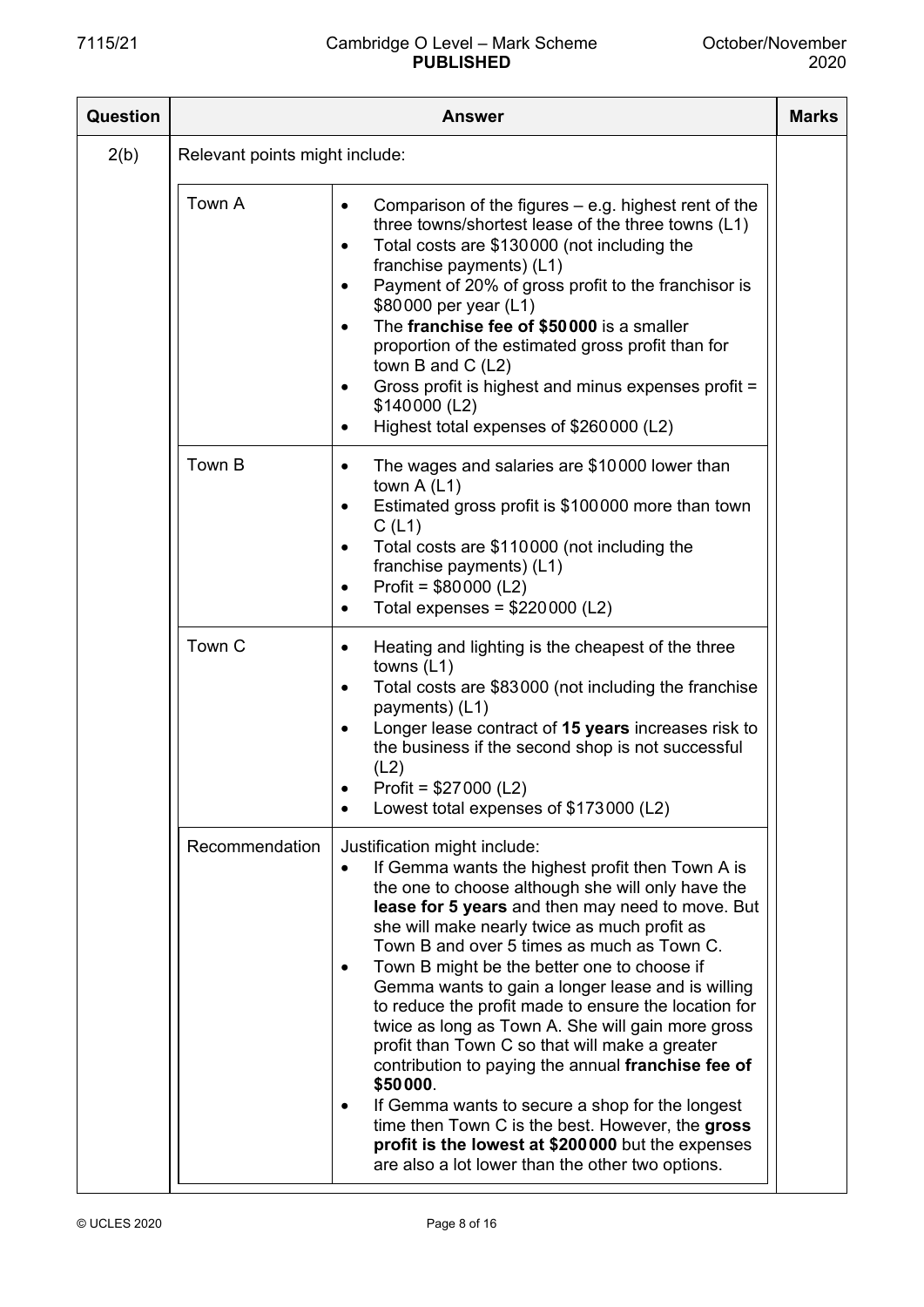| Question | <b>Answer</b>                                                                                                                                                                                                                                                                                                                  | <b>Marks</b> |
|----------|--------------------------------------------------------------------------------------------------------------------------------------------------------------------------------------------------------------------------------------------------------------------------------------------------------------------------------|--------------|
| 3(a)     | Explain why liquidity and profitability are important to a business.                                                                                                                                                                                                                                                           | 8            |
|          | Award 1 mark for each relevant reason or explanation of the reason for<br>liquidity and profitability:                                                                                                                                                                                                                         |              |
|          | Relevant reasons might include:                                                                                                                                                                                                                                                                                                |              |
|          | Liquidity:<br>Allows a business to see if it is able to pay back the short-term debts of<br>the business                                                                                                                                                                                                                       |              |
|          | Measured by current ratio/acid test ratio<br>$\bullet$<br>If it cannot pay the debts, then it will not be able to buy more inventory or<br>$\bullet$                                                                                                                                                                           |              |
|          | raw materials<br>If the business becomes illiquid it may be forced to sell business assets to<br>$\bullet$<br>pay debts and will cease trading                                                                                                                                                                                 |              |
|          | Profitability:<br>It measures how well profit is being made from sales or capital invested in<br>$\bullet$                                                                                                                                                                                                                     |              |
|          | the business<br>Could be used to reinvest into the business/use retained profits for<br>$\bullet$                                                                                                                                                                                                                              |              |
|          | expansion<br>Measured by gross profit margin/profit margin/ROCE<br>$\bullet$                                                                                                                                                                                                                                                   |              |
|          | It can be a measure of efficiency<br>$\bullet$<br>Can compare business performance over time/compare against other<br>$\bullet$<br>businesses                                                                                                                                                                                  |              |
|          | It helps investors or bank to decide whether to invest in the business or<br>$\bullet$<br>lend it money                                                                                                                                                                                                                        |              |
|          | Retain shareholders/pay dividends/return on investment for the owners<br>$\bullet$                                                                                                                                                                                                                                             |              |
|          | Award a maximum of 3 additional marks for each explanation. This is a<br>generic question, therefore there are no application marks available.                                                                                                                                                                                 |              |
|          | For example:                                                                                                                                                                                                                                                                                                                   |              |
|          | Profitability is a measure of performance (1) and can be used to show the<br>bank so that it may give the business a loan for expansion. (1) It shows how<br>efficiently the business is converting investment into profit (1) as shown by the<br>percentage of profit to revenue or profit to investment in the business. (1) |              |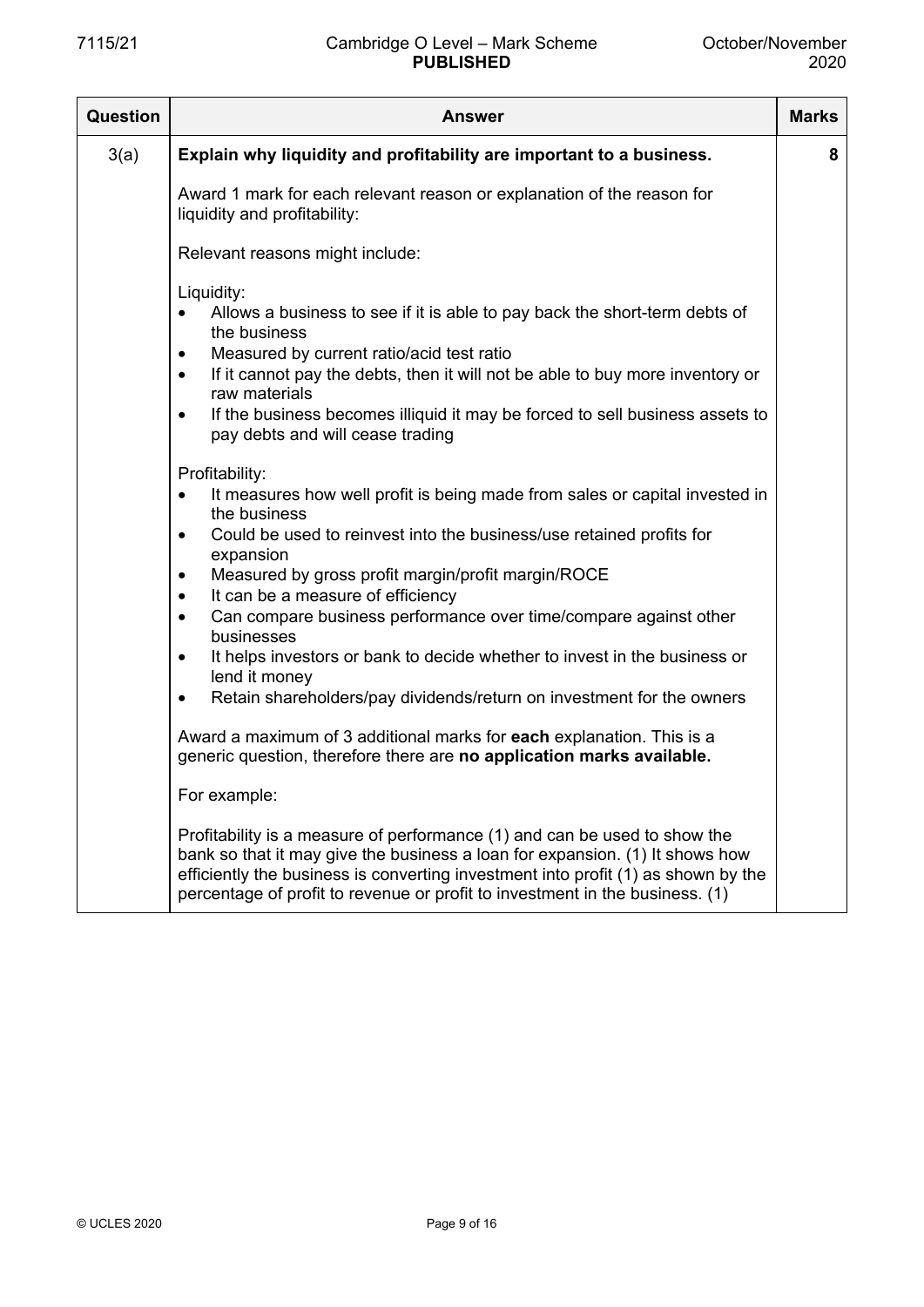| <b>Question</b> | Answer                                         |                                                                                                                                                                                                                                                                                                                                                                                                                                                                                                                                                                                                                                                                                                                                                                                                                                                                                                                                    |                                | <b>Marks</b> |
|-----------------|------------------------------------------------|------------------------------------------------------------------------------------------------------------------------------------------------------------------------------------------------------------------------------------------------------------------------------------------------------------------------------------------------------------------------------------------------------------------------------------------------------------------------------------------------------------------------------------------------------------------------------------------------------------------------------------------------------------------------------------------------------------------------------------------------------------------------------------------------------------------------------------------------------------------------------------------------------------------------------------|--------------------------------|--------------|
| 3(b)            | answer.<br>$\bullet$<br>$\bullet$<br>$\bullet$ | Consider the advantages and disadvantages of the following three sales<br>promotion methods Gemma could use for the new shop. Recommend<br>which method Gemma should choose to maximise revenue. Justify your<br>Buy one, get 50% off second purchase<br>10% off everything in the shop for one week after opening<br>Pay a celebrity to open the shop                                                                                                                                                                                                                                                                                                                                                                                                                                                                                                                                                                             |                                | 12           |
|                 | Level                                          | Description                                                                                                                                                                                                                                                                                                                                                                                                                                                                                                                                                                                                                                                                                                                                                                                                                                                                                                                        | <b>Marks</b>                   |              |
|                 | 3<br>2<br>1                                    | Sound application of knowledge and understanding of<br>relevant business concepts using appropriate terminology.<br>Detailed discussion of the two or more methods of sales<br>promotion.<br>Well-justified recommendation.<br>Candidates discussing all three methods in detail, in<br>context and with well-justified recommendation including<br>why the alternative methods were rejected should be<br>rewarded with the top marks in the band.<br>Sound application of knowledge and understanding of<br>relevant business concepts using appropriate terminology.<br>Detailed discussion of at least one method.<br>Judgement with some justification/some evaluation of<br>choice made.<br>Candidates discussing two or more methods in detail and<br>applying it to the case should be rewarded with the top<br>marks in the band.<br>Limited application of knowledge and understanding of<br>relevant business concepts. | $9 - 12$<br>$5 - 8$<br>$1 - 4$ |              |
|                 |                                                | Limited ability to discuss the methods with little/no<br>explanation.<br>Simple judgement with limited justification/limited<br>evaluation of choice made.<br>Candidates outlining all three methods in context should<br>be rewarded with the top marks in the band.                                                                                                                                                                                                                                                                                                                                                                                                                                                                                                                                                                                                                                                              |                                |              |
|                 | 0                                              | No creditable response.                                                                                                                                                                                                                                                                                                                                                                                                                                                                                                                                                                                                                                                                                                                                                                                                                                                                                                            | 0                              |              |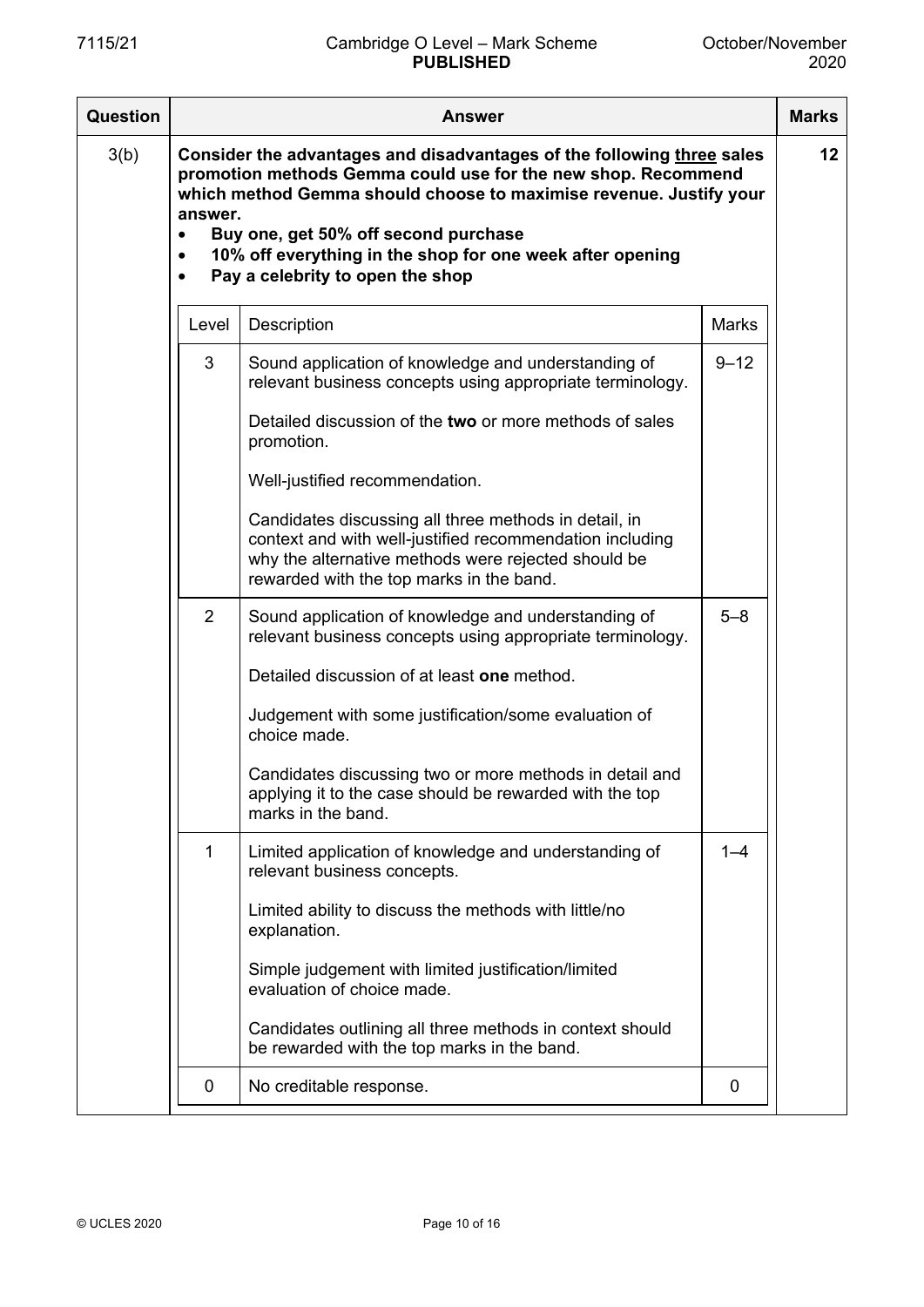| Question |                                                                       | <b>Answer</b>                                                                                                                                                                                                                                                                                                                                                                                                                                                                                                                                                                                      | <b>Marks</b> |
|----------|-----------------------------------------------------------------------|----------------------------------------------------------------------------------------------------------------------------------------------------------------------------------------------------------------------------------------------------------------------------------------------------------------------------------------------------------------------------------------------------------------------------------------------------------------------------------------------------------------------------------------------------------------------------------------------------|--------------|
| 3(b)     | Relevant points might include:                                        |                                                                                                                                                                                                                                                                                                                                                                                                                                                                                                                                                                                                    |              |
|          | Buy one get 50%<br>off second<br>purchase                             | Encourages customers to buy more jewellery -<br>$\bullet$<br>more sales to gain the second item at 50%<br>reduction<br>But this will reduce the gross profit on the second<br>$\bullet$<br>item of jewellery - lower profit overall<br>Customers may perceive this as lower quality<br>$\bullet$<br>jewellery                                                                                                                                                                                                                                                                                      |              |
|          | 10% off<br>everything in the<br>shop for one<br>week after<br>opening | Encourages sales on all items of jewellery as<br>$\bullet$<br>reduction on all items<br>Less effect on gross profit than the 50% off (which<br>$\bullet$<br>will effectively be 25% reduction on each item)<br>However, slightly less gross profit on each item but<br>$\bullet$<br>this will also mean less gross profit paid to the<br>franchisor                                                                                                                                                                                                                                                |              |
|          | Pay a celebrity to<br>open the shop                                   | Many people may visit the shop to meet the<br>$\bullet$<br>celebrity – increasing sales while people are in the<br>shop<br>Gains full gross profit on each item as opposed to<br>$\bullet$<br>the two alternative options<br>If customers like the jewellery then may visit the<br>shop again later and sales may continue to<br>increase<br>Increased cost of paying the celebrity to visit the<br>$\bullet$<br>shop which can be very expensive<br>Improved the image of the shop $-$ as the shop may<br>$\bullet$<br>be associated with the celebrity and the luxury<br>nature of GJs jewellery |              |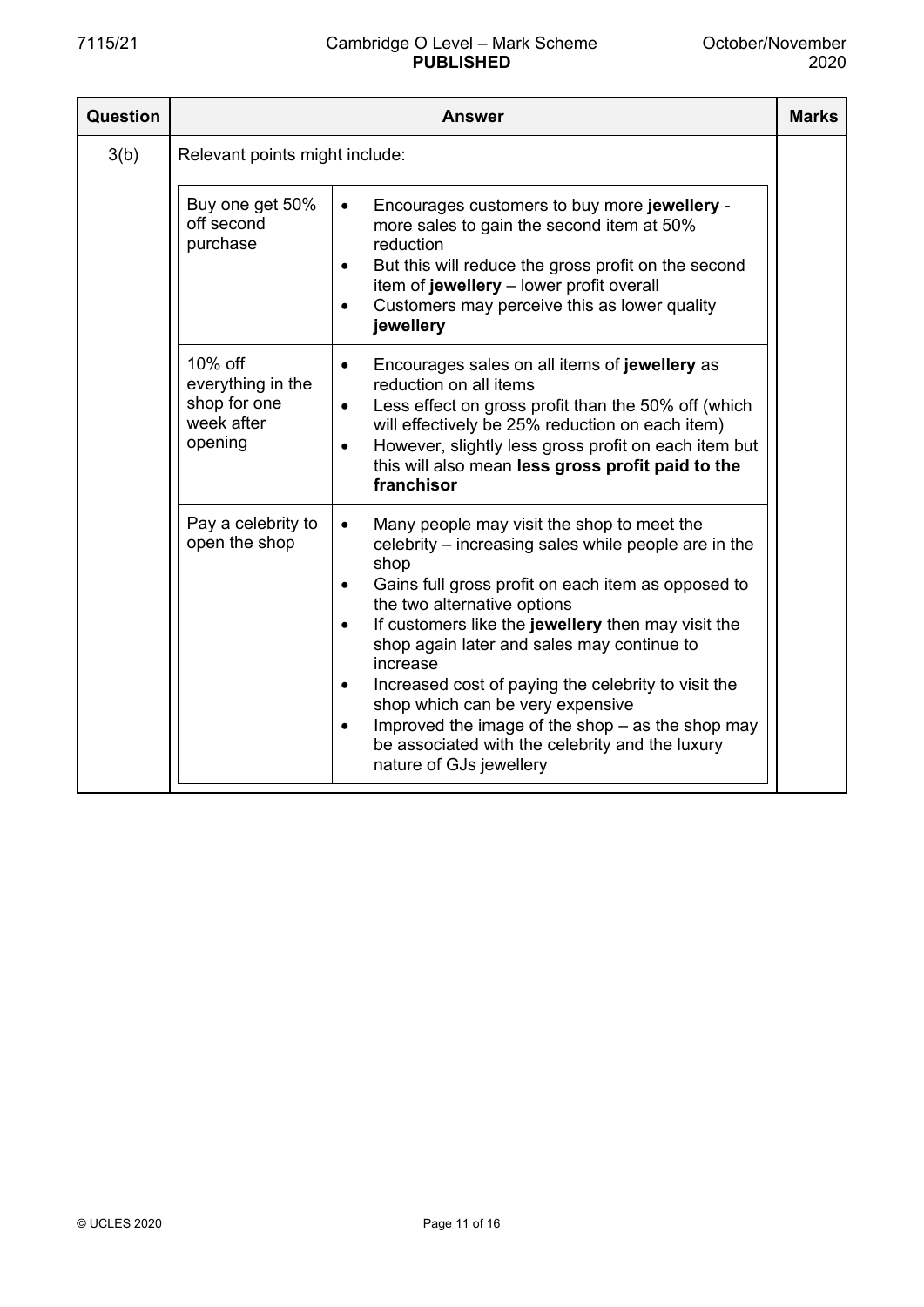| Question |                | Answer                                                                                                                                                                                                                                                                                                                                                                                                                                                                                                                                                                                                                                                                                                                                                                                                                                                                                                                                                                                                                                                                                                                                                                                                                                                                        | <b>Marks</b> |
|----------|----------------|-------------------------------------------------------------------------------------------------------------------------------------------------------------------------------------------------------------------------------------------------------------------------------------------------------------------------------------------------------------------------------------------------------------------------------------------------------------------------------------------------------------------------------------------------------------------------------------------------------------------------------------------------------------------------------------------------------------------------------------------------------------------------------------------------------------------------------------------------------------------------------------------------------------------------------------------------------------------------------------------------------------------------------------------------------------------------------------------------------------------------------------------------------------------------------------------------------------------------------------------------------------------------------|--------------|
| 3(b)     | Recommendation | Justification might include:<br>Revenue is likely to increase in all three options.<br>However, buy one get 50% off second purchase of<br>jewellery will attract customers to the make more<br>than one purchase leading to the highest increase<br>in revenue. The second option may only gain a<br>small increase in revenue because a 10%<br>reduction in price is a small discount and may not<br>encourage much more than a 10% increase in<br>sales. Although the celebrity may attract<br>customers to the shop it is a one day promotion<br>and will only increase sales and revenue for one<br>day.<br>A price reduction of 10% may be the most effective<br>in maximising revenue by encouraging increased<br>sales of all items of jewellery. The loss in revenue<br>from the price reduction of 10% could then be<br>more than compensated for assuming a higher<br>than 10% increase in the number of jewellery<br>sales.<br>Paying a celebrity may increase revenue the most<br>because many people will be made aware of the<br>shop and be attracted to its opening. Many of<br>these people may then make purchases of<br>jewellery when at the new shop which would not<br>otherwise have been made, therefore increasing<br>revenue by the highest amount. |              |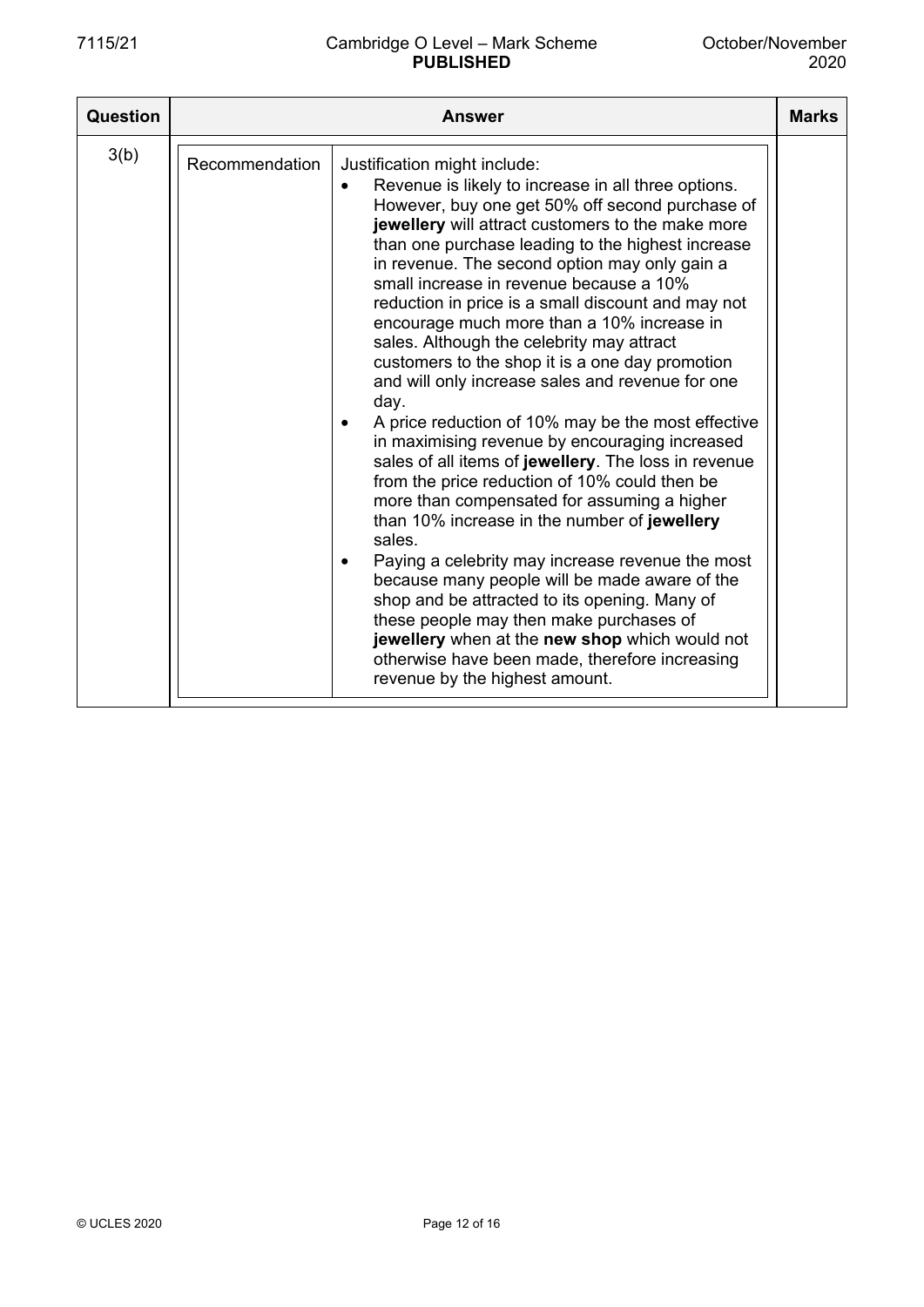| Question | Answer                                                                                                                                                                                                                                                                                                                                                                                                                                                                                                                                                                                                                                                                                                          | <b>Marks</b> |
|----------|-----------------------------------------------------------------------------------------------------------------------------------------------------------------------------------------------------------------------------------------------------------------------------------------------------------------------------------------------------------------------------------------------------------------------------------------------------------------------------------------------------------------------------------------------------------------------------------------------------------------------------------------------------------------------------------------------------------------|--------------|
| 4(a)     | Explain the effect of the following changes on GJ.<br>Depreciation in the exchange rate of country Z<br>$\bullet$<br>Increase in income tax in country Z<br>$\bullet$                                                                                                                                                                                                                                                                                                                                                                                                                                                                                                                                           | 8            |
|          | Award 1 mark for each relevant effect (maximum of two):                                                                                                                                                                                                                                                                                                                                                                                                                                                                                                                                                                                                                                                         |              |
|          | Relevant effects might include:                                                                                                                                                                                                                                                                                                                                                                                                                                                                                                                                                                                                                                                                                 |              |
|          | Depreciation in the exchange rate of country Z:<br>This means the value of the currency falls - higher cost of imported<br>$\bullet$<br>goods/higher cost of supplies of imported jewellery – possibly decreased<br>profit<br>GJ may need to increase prices which may discourage sales<br>$\bullet$<br>If GJ export jewellery using their app – export prices are lower after<br>$\bullet$<br>depreciation so easier to sell abroad - more overseas customers<br>Increase in income tax in country Z:<br>This decreases consumer disposable income and decreases demand for<br>luxuries which may decrease revenue for GJ<br>Employees may ask for a wage increase due to lower disposable income<br>$\bullet$ |              |
|          | Award a maximum of 3 additional marks for each explanation – one of which<br>must be applied to this context.                                                                                                                                                                                                                                                                                                                                                                                                                                                                                                                                                                                                   |              |
|          | For example:                                                                                                                                                                                                                                                                                                                                                                                                                                                                                                                                                                                                                                                                                                    |              |
|          | Depreciation in the exchange rate will result in import prices rising. (1) This<br>will increase the cost of jewellery to GJ (app) which will lead to either higher<br>prices and lower sales (1) or lower gross profit being made if she keeps prices<br>the same. $(1)$                                                                                                                                                                                                                                                                                                                                                                                                                                       |              |
|          | Application could include: Gemma has developed a website, customers can<br>download an app to order jewellery.                                                                                                                                                                                                                                                                                                                                                                                                                                                                                                                                                                                                  |              |
|          | Note: Gemma sells expensive items of jewellery, rings and bracelets may be<br>considered to be luxury goods.                                                                                                                                                                                                                                                                                                                                                                                                                                                                                                                                                                                                    |              |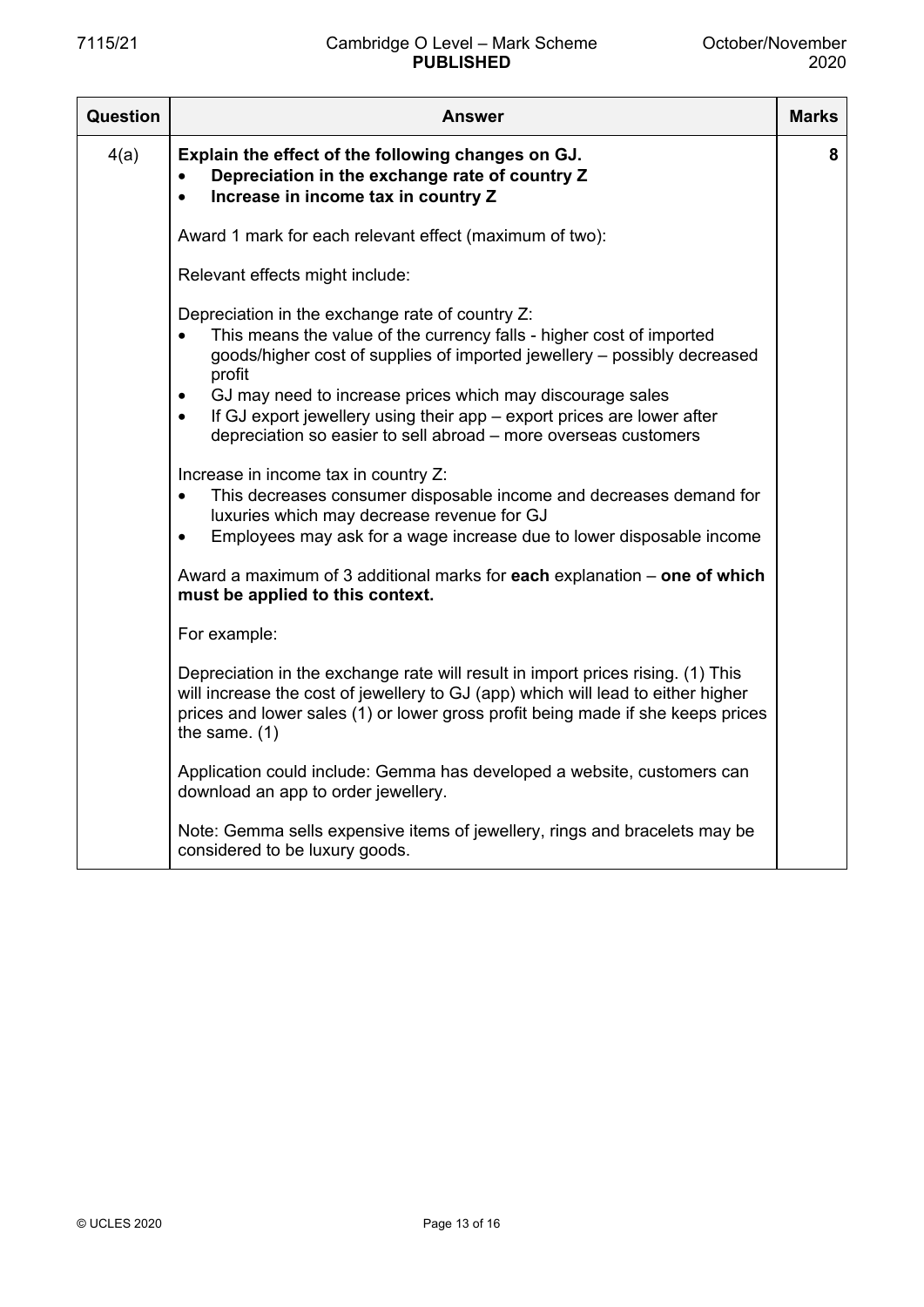| <b>Question</b> | Answer                                         |                                                                                                                                                                                                                                                                                                                                                                 |          |                 |
|-----------------|------------------------------------------------|-----------------------------------------------------------------------------------------------------------------------------------------------------------------------------------------------------------------------------------------------------------------------------------------------------------------------------------------------------------------|----------|-----------------|
| 4(b)            | answer.<br>$\bullet$<br>$\bullet$<br>$\bullet$ | Consider how the following three changes might affect GJ. Which<br>change is likely to have the most effect on GJ's profit? Justify your<br>All jewellery packaging must state in which country the product has<br>been made<br>Country Z has entered a boom phase of the business cycle<br>A higher percentage of people in country Z use mobile (cell) phones |          | 12 <sub>2</sub> |
|                 | Level                                          | Description                                                                                                                                                                                                                                                                                                                                                     | Marks    |                 |
|                 | 3                                              | Sound application of knowledge and understanding of<br>relevant business concepts using appropriate terminology.                                                                                                                                                                                                                                                | $9 - 12$ |                 |
|                 |                                                | Detailed discussion of two or more changes.                                                                                                                                                                                                                                                                                                                     |          |                 |
|                 |                                                | Well-justified conclusion.                                                                                                                                                                                                                                                                                                                                      |          |                 |
|                 |                                                | Candidates discussing all three changes in detail, in<br>context and with well-justified conclusion, including why<br>the alternative changes were rejected, should be rewarded<br>with the top marks in the band.                                                                                                                                              |          |                 |
|                 | $\overline{2}$                                 | Sound application of knowledge and understanding of<br>relevant business concepts using appropriate terminology.                                                                                                                                                                                                                                                | $5 - 8$  |                 |
|                 |                                                | Detailed discussion of at least one change.                                                                                                                                                                                                                                                                                                                     |          |                 |
|                 |                                                | Judgement with some justification/some evaluation of<br>choice made.                                                                                                                                                                                                                                                                                            |          |                 |
|                 |                                                | Candidates discussing two or more changes in detail and<br>applying it to the case should be rewarded with the top<br>marks in the band.                                                                                                                                                                                                                        |          |                 |
|                 | 1                                              | Limited application of knowledge and understanding of<br>relevant business concepts.                                                                                                                                                                                                                                                                            | $1 - 4$  |                 |
|                 |                                                | Limited ability to discuss the changes with little/no<br>explanation.                                                                                                                                                                                                                                                                                           |          |                 |
|                 |                                                | Simple judgement with limited justification/limited<br>evaluation of choice made.                                                                                                                                                                                                                                                                               |          |                 |
|                 |                                                | Candidates outlining all three changes in context should<br>be rewarded with the top marks in the band.                                                                                                                                                                                                                                                         |          |                 |
|                 | 0                                              | No creditable response.                                                                                                                                                                                                                                                                                                                                         | 0        |                 |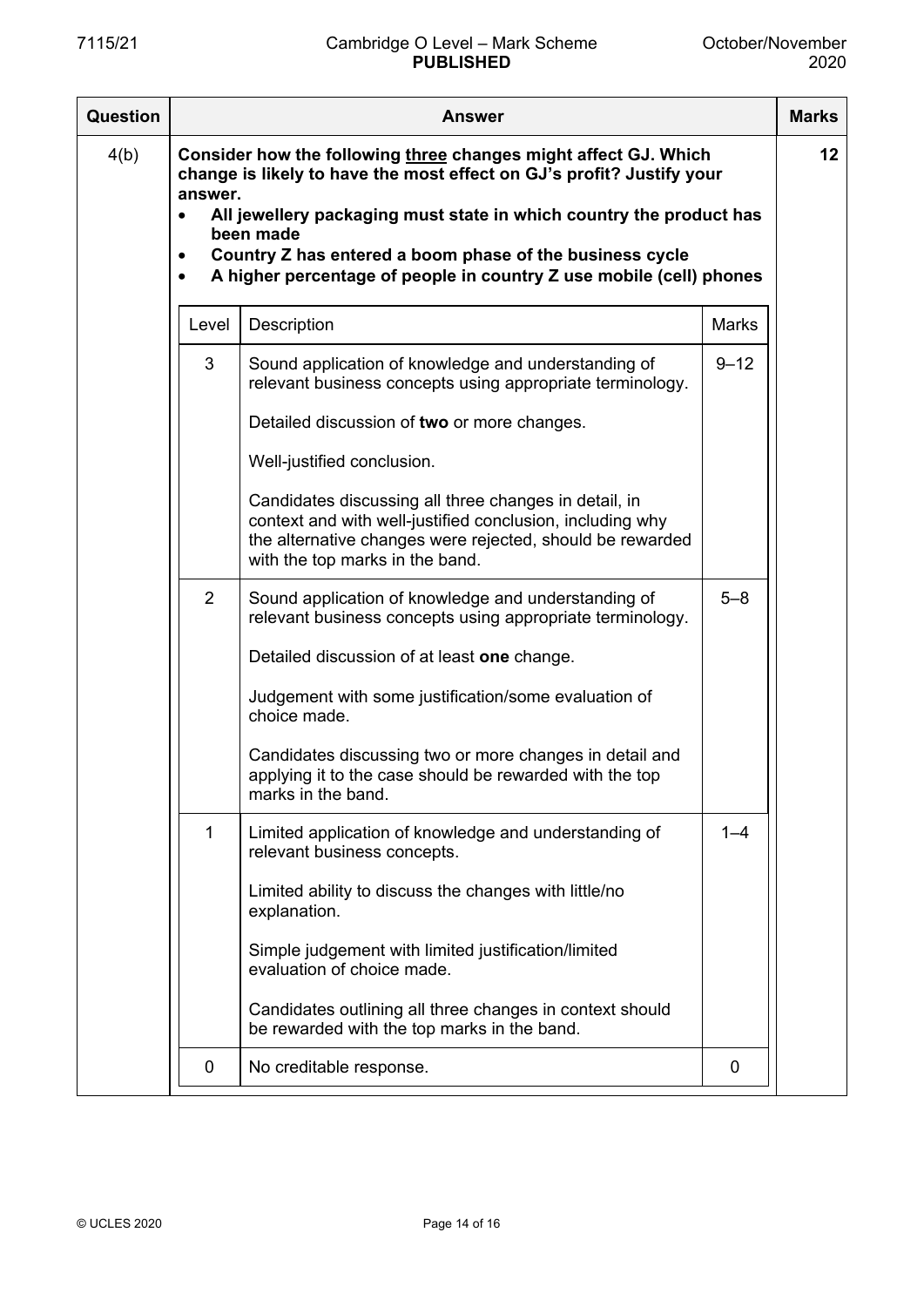| Question | Answer                                                                                          |                                                                                                                                                                                                                                                                                                                                                                                                                                                                                                                                                                              | <b>Marks</b> |
|----------|-------------------------------------------------------------------------------------------------|------------------------------------------------------------------------------------------------------------------------------------------------------------------------------------------------------------------------------------------------------------------------------------------------------------------------------------------------------------------------------------------------------------------------------------------------------------------------------------------------------------------------------------------------------------------------------|--------------|
| 4(b)     | Relevant reasons might include:                                                                 |                                                                                                                                                                                                                                                                                                                                                                                                                                                                                                                                                                              |              |
|          | All jewellery<br>packaging<br>must state in<br>which country<br>the product<br>has been<br>made | May improve reputation as GJ jewellery supplied by<br>$\bullet$<br>the Beautywise franchise is ethically sourced<br>when it is imported<br>Customers may not bother about which countries<br>jewellery has come from and only be concerned with<br>style and price                                                                                                                                                                                                                                                                                                           |              |
|          | Country Z has<br>entered a<br>boom phase of<br>the business<br>cycle                            | Increased consumer incomes may lead to higher<br>$\bullet$<br>sales of jewellery as it is a luxury good<br>GJ may take the opportunity to raise prices<br>$\bullet$<br>May buy jewellery from GJ as it is higher quality<br>$\bullet$<br>jewellery and now consumers can afford to buy from<br>GJ therefore increasing sales<br>However, there may be other products consumers<br>$\bullet$<br>want to purchase first - jewellery may be bought at<br>certain times such as weddings or birthdays and this<br>may not be affected by higher incomes                          |              |
|          | A higher<br>percentage of<br>people in<br>country Z use<br>mobile (cell)<br>phones              | More people will find it easier to check GJ website to<br>$\bullet$<br>see what jewellery it has for sale – easier to compare<br>with competitors - may increase or decrease sales<br>depending on how GJ compares with competitors<br>GJ may start to advertise using social media<br>$\bullet$<br>May be able to expand sales to other countries<br>$\bullet$<br>Overseas sales may result in added delivery costs<br>$\bullet$<br>May have little effect on GJ if consumers still prefer to<br>$\bullet$<br>go into the shop to see and try on jewellery before<br>buying |              |